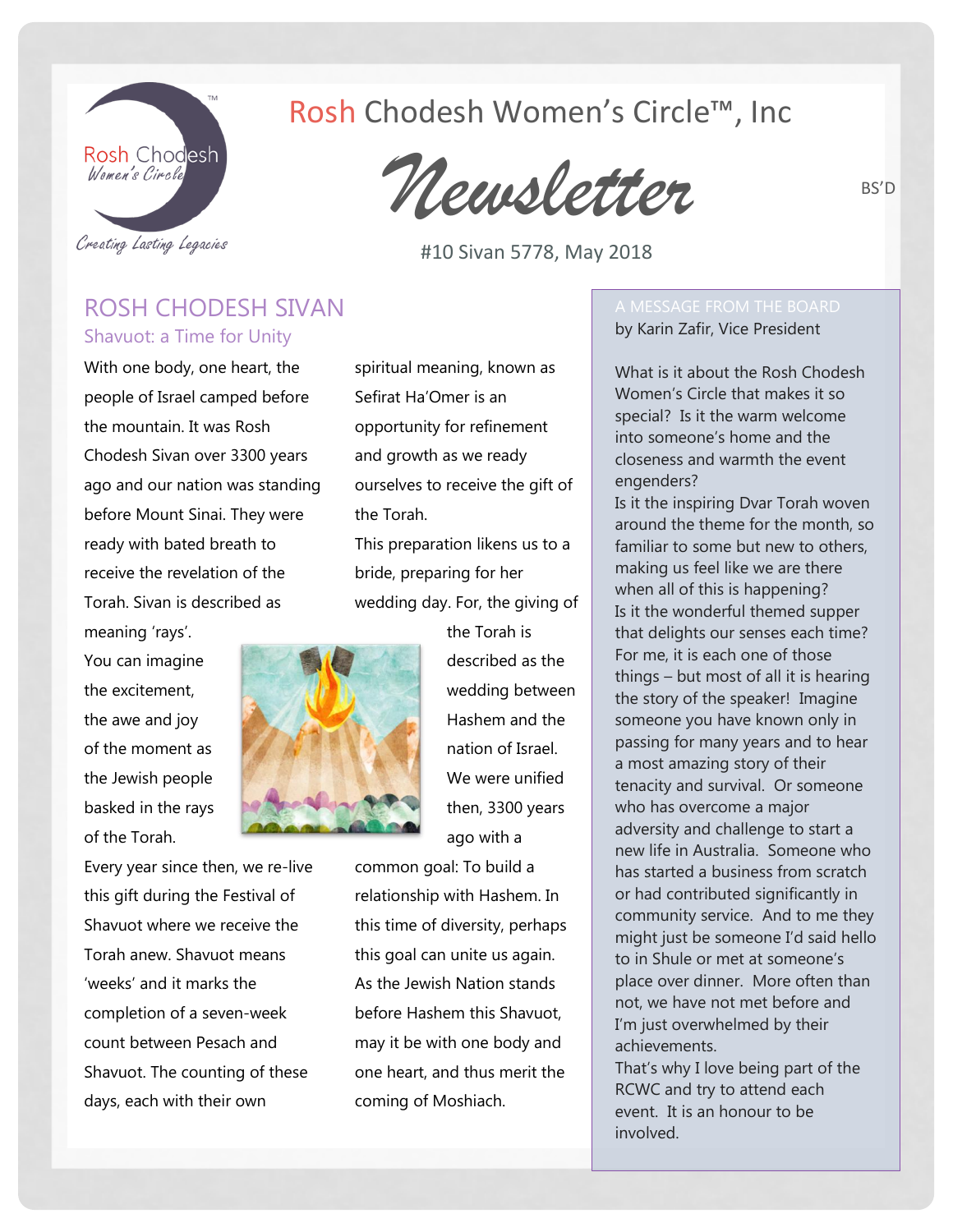#### LINKS IN THE CHAIN OF TRADITION When Buba was a Little Girl

The Rosh Chodesh Women's Circle is looking for volunteers to get involved at the grass roots level of our aged-care facility project. Our aim is to provide a platform and relaxed program for the grandmothers and greatgrandmothers of our community to share their story. Our community has much to learn from the experiences of these women and we want to capture these wonderful stories, so that the wisdom they have to share will stay with us forever. The video capture of these stories creates a lasting legacy for all. This is an opportunity for our community to extend their

## LATEST NEWS **Website**

If you have not had a chance to see our brand-new website [www.rcwc.com.au,](http://www.rcwc.com.au/) now is the time. If you have already seen it, take another look as it is constantly being updated. You will see pages about our wonderful affiliates, each with their own subpages with pictures and links to past events. You will find all the latest information

outreach work to involve the elderly. As wonderful as the Rosh Chodesh events are for spiritual inspiration, the mingling and social aspects bring our community together in an entirely unique way. This is an opportunity to build relationships and connect at a cross generational level. We are looking for mothers and daughters, perhaps with a grandmother in an aged-care facility who wants to participate in this project. Imagine if you will, an elderly lady sharing her story, while her children, grandchildren, friends and peers surround her, rapt in every word she says. That,

for members and visitors. Keep up to date with events and all the latest goings at the Rosh Chodesh Women's Circle.



together with light refreshments and an inspiring message for the Hebrew month in a warm and nurturing atmosphere, is a most wonderful way to spend an afternoon or mid-morning. Your involvement can range from organising a speaker, sourcing video cameras/recording the video, writing and adapting the program, writing a Dvar Torah, to facilitating the event as a program leader. Please contact Rebbetzin Sara Gutnick for more information about how to get involved with this exciting new project: [info@rcwc.com.au](mailto:info@rcwc.com.au) or 0419 525 955

#### Cards for Sale

The lovely painting by Zahava Pinson has been beautifully crafted into gorgeous cards for the Rosh Chodesh Women's

> Circle. These cards, which are perfectly suited for occasions such as engagements, birthdays, Bat Mitzvas etc. are available via the website or via your affiliate group or by contacting the RCWC.